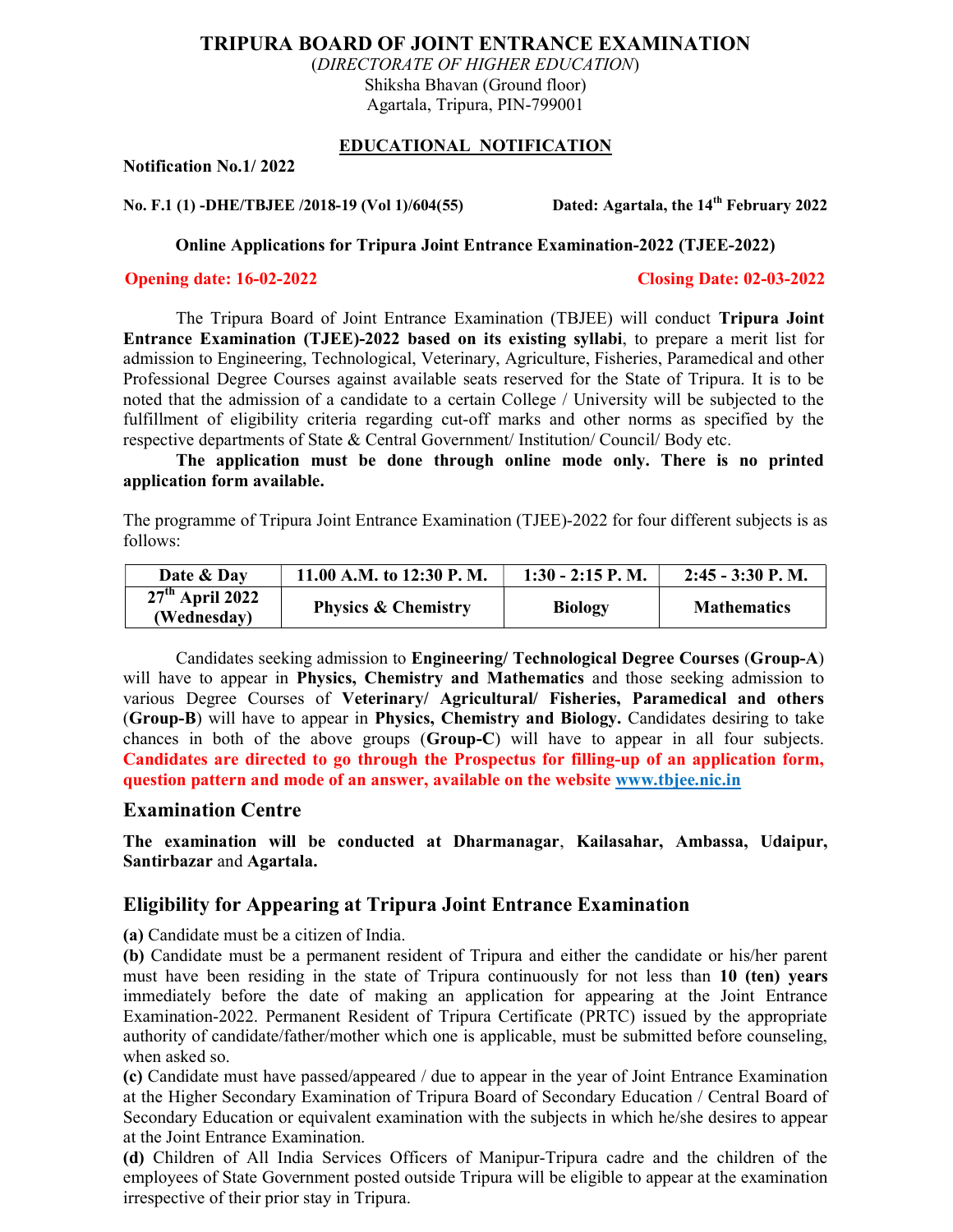(e) In case a candidate is not a permanent resident of Tripura but his / her parent is an Officer on deputation to the Government of Tripura / Officer of the Central Government working in Tripura and has served in Tripura continuously for a period of 3 (three) years or more and the candidate have passed or appeared / due to appear at the  $H.S.(+2)$  Examination or equivalent from an Institution of Tripura, is eligible for appearing in the Examination.

(f) In case of Wards of Ex-Serviceman, either the candidate or his/her parents must have been staying in Tripura continuously for not less than 5 (five) years immediately before the date of making an application for appearing at the Tripura Joint Entrance Examination and the candidate must have passed or appeared / due to appear at the  $H.S.(+2)$  Examination or equivalent in the year of Joint Entrance Examination from any legally recognized institution in India with subjects in which he/she desires to appear at the Joint Entrance Examination. Children of serving defence personnel (Army / Navy / Air Force) hailing from Tripura are also eligible to appear at the Tripura Joint Entrance Examination provided that their children should have stayed in Tripura continuously for not less than 5 (five) years immediately before the date of making an application for appearing at the Joint Entrance Examination of Tripura and that the candidate must have passed or appeared / due to appear at the H.S. $(+2)$  Examination or equivalent Examination in the year of Joint Entrance Examination from any institution of Tripura with subjects in which he/she desires to appear at the Joint Entrance Examination.

(g) If a candidate is allotted a seat in the past inside or outside the State based on the result of the Tripura Joint Entrance Examination he/she shall not be eligible to appear at the Tripura Joint Entrance Examination this year or subsequent year unless he/she has surrendered the allotted seat in writing within a specific time to the appropriate authority.

## However, if any amendment/change is/are made after the issue of this Notification, the same shall be notified as per the procedure.

## Reservation

Reservation of seats for SC / ST / Persons with Disabilities (PwD)/ Wards of Ex-serviceman (ESM) candidates will be made as per the Reservation Act of the State Government as notified from time to time. Certificate(s) issued by the appropriate authority (Directorate of Sainik Welfare for ESM candidates and District Disabilities Rehabilitation Centres for PwD candidates) shall have to be uploaded at the time of application by the candidate. Further information regarding the number of seats available and the procedure of counselling will be published later on.

## Submission of Online Application

Online application should be filled up by the candidate through the link provided in the website www.tbjee.nic.in Candidates are not required to submit the hard copy of their online application confirmation page or any other document to TBJEE office if not otherwise asked by the Board. Acknowledgement Page and Admit Card will not be generated if payment is not deposited within the stipulated date (closing date of application) and his/ her candidature will stand cancelled without further notification.

### Examination Fees

Application fee plus Bank's/ Agency's Service charges, as applicable, are payable by NET banking/Debit Card/Credit Card.

| <b>Category wise Application Fee</b>                                                           |             |  |
|------------------------------------------------------------------------------------------------|-------------|--|
| General male candidates<br>$Rs 550/-$                                                          |             |  |
| SC/ST male candidates                                                                          | $Rs\,450/-$ |  |
| All Female <sup>**</sup> and BPL (male & female) candidates                                    | $Rs$ 350/-  |  |
| Processing charges & Goods & Service Tax (GST) are to be paid by the candidate, as applicable. |             |  |

\*\*As a special gesture of the Government of Tripura to encourage the girl students.

R. Chakrabat.

Chairman Tripura Board of Joint Entrance Examination